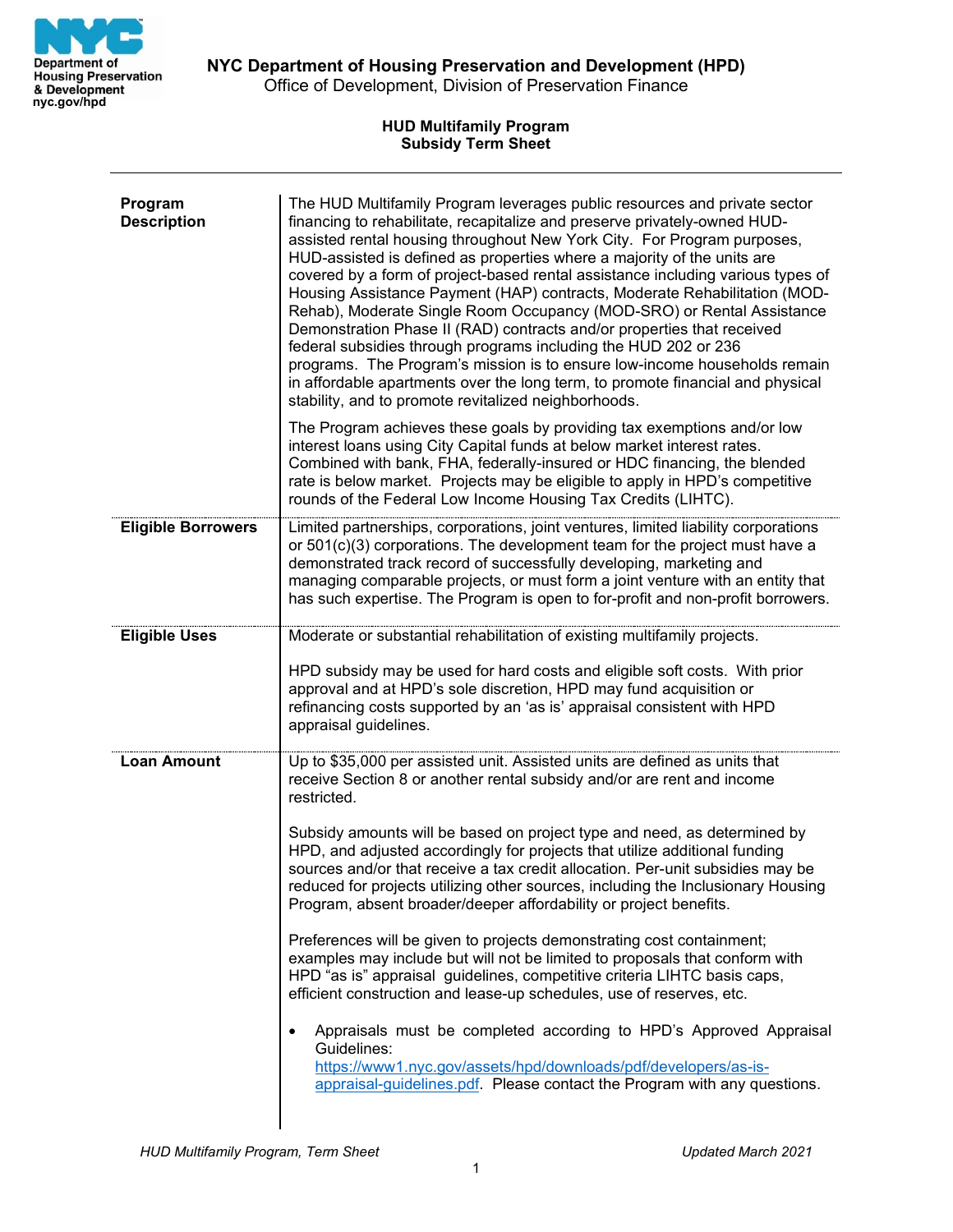| <b>Loan Terms:</b>                   | Loan term: 30 years, amortizing or balloon.<br>$\bullet$                                                                                                                                                                                                                                                                                                                                                                                                                                                                                                                                                               |
|--------------------------------------|------------------------------------------------------------------------------------------------------------------------------------------------------------------------------------------------------------------------------------------------------------------------------------------------------------------------------------------------------------------------------------------------------------------------------------------------------------------------------------------------------------------------------------------------------------------------------------------------------------------------|
|                                      | Senior Debt must be concurrent with the HPD loan term<br>$\bullet$<br>Overall Interest Rate: the long-term, monthly Applicable Federal Rate<br>$\bullet$                                                                                                                                                                                                                                                                                                                                                                                                                                                               |
|                                      | (AFR), with a minimum floor of 2.5%.                                                                                                                                                                                                                                                                                                                                                                                                                                                                                                                                                                                   |
|                                      | Paid Interest Rate: 1% per annum (includes 0.25% servicing fee during<br>$\bullet$<br>construction). HPD may reduce the paid rate to leverage additional private<br>financing. Any unpaid interest will defer and accrue, to be paid as a<br>balloon at maturity.                                                                                                                                                                                                                                                                                                                                                      |
|                                      | Debt Service Coverage Ratio: 1.15 on all financing.<br>$\bullet$<br>Contractor Letter of Credit: 10% of hard costs excluding contingency.<br>$\bullet$<br>Reserves: A replacement reserve sized at \$250 per unit per year paid<br>$\bullet$<br>from cash flow is required. HPD may also require a capitalized operating<br>reserve. If senior debt is satisfied prior to the expiration of the HPD<br>regulatory period, HPD will assume control of the reserves for the<br>remainder of the regulatory period.                                                                                                       |
|                                      | Developer's Fee will be paid in increments based on project milestones. Up<br>$\bullet$<br>to half may be paid during the construction period with the balance payable<br>upon permanent loan conversion.                                                                                                                                                                                                                                                                                                                                                                                                              |
|                                      | For-profit: 5% of total development cost less existing debt, developer<br>$\circ$<br>fee, and reserves. Net Developer Fee Cap - N/A. 50% of the cash equity<br>requirement must remain in the deal.                                                                                                                                                                                                                                                                                                                                                                                                                    |
|                                      | Nonprofit: 8% of total development costs less existing debt, acquisition<br>$\circ$<br>and reserves + 5% of acquisition. Net developer fee cap of \$10,000/du<br>Cash Flow:<br>o For Profit: developer receives 100%.                                                                                                                                                                                                                                                                                                                                                                                                  |
|                                      | Nonprofit: developer receives 50% and 50% is held in City-controlled<br>$\circ$<br>reserve.                                                                                                                                                                                                                                                                                                                                                                                                                                                                                                                            |
|                                      | Developer's Fee for LIHTC Projects: The total developer fee is not to<br>$\bullet$<br>exceed the fee allowable per the Qualified Allocation Plan (QAP). The total<br>paid fee should be fully deferred at construction loan closing except as<br>needed to pay consultant fees. The deferred fee should be paid from cash<br>flow during the permanent period as allowable by the QAP and IRS rules.<br>Consultant fees should be paid from the developer fee. The eligible fee<br>may be reduced if HPD subsidy exceeds the program maximum.                                                                          |
| <b>Equity</b><br><b>Requirements</b> | For-profit developers: minimum of 10% of total allowable development costs<br>except on LIHTC financed transactions, for which the LIHTC equity may satisfy<br>this requirement.                                                                                                                                                                                                                                                                                                                                                                                                                                       |
|                                      | Non-profit developers: minimum of 2% of total allowable development costs,<br>except on LIHTC financed transactions, for which the LIHTC equity may satisfy<br>this requirement.                                                                                                                                                                                                                                                                                                                                                                                                                                       |
|                                      | All projects proposed to be located in an Opportunity Zone should consider<br>Opportunity Funds as a potential source of equity. Projects that use Opportunity<br>Fund investments must clearly identify the amount of all such investments, the<br>name and location of the Opportunity Fund, and the tax payment implications<br>and benefits for the Opportunity Zone investment. Any additional federal<br>funding beyond the tax must also be disclosed and will be included in the<br>evaluation of the project. Maps of the designated tracts can be found at this link<br>https://esd.ny.gov/opportunity-zones |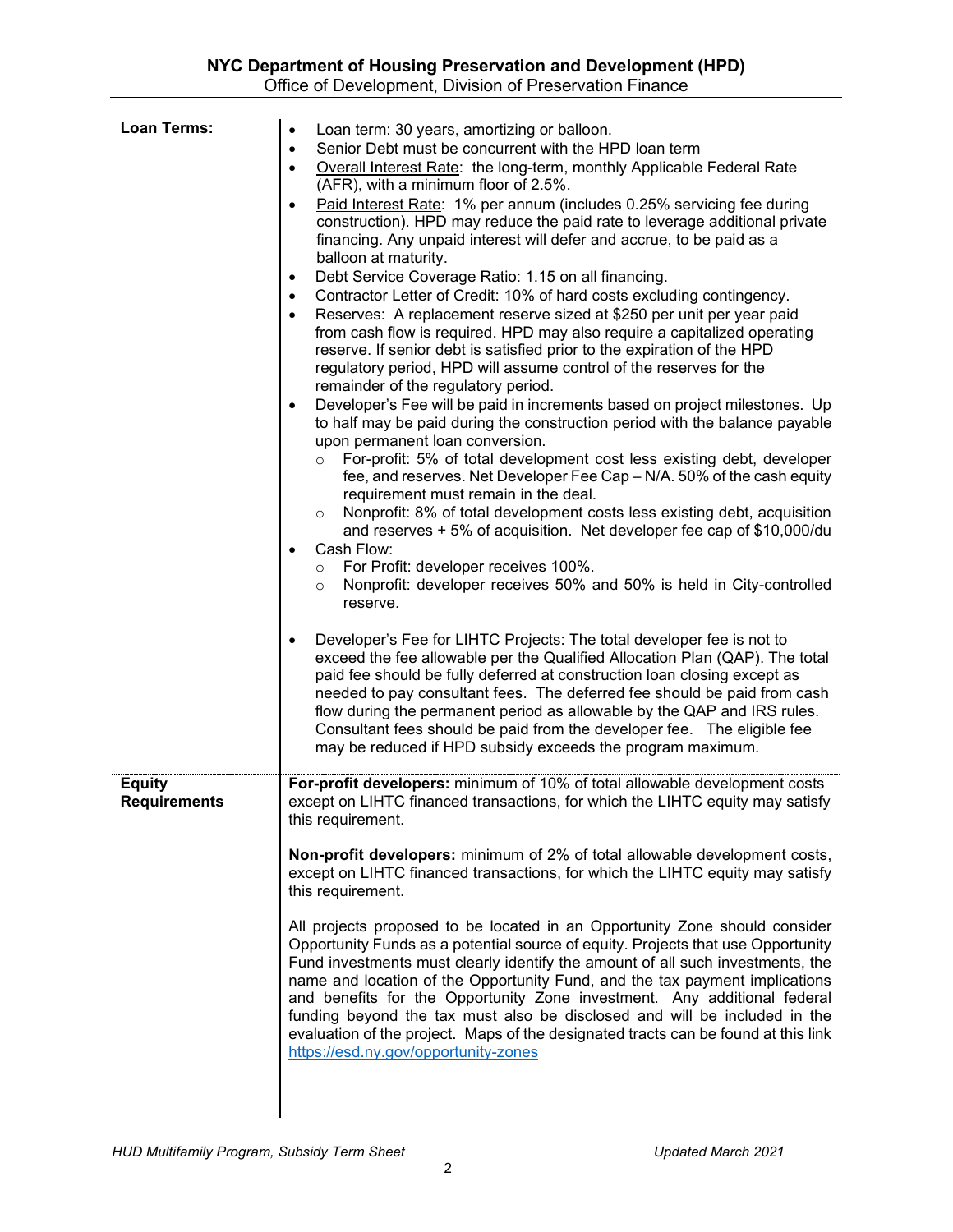| <b>HPD Fees</b>                           | Construction signage fee of \$100 per building<br>$\bullet$<br>Equal Opportunity Filing Fee of no more than \$1,400 per Project for<br>$\bullet$<br>Borrower and any General Contractors involved in project.<br>Davis Bacon/Prevailing Wage Monitoring fee per project: \$30,000 (if<br>$\bullet$<br>applicable)<br>Fees must be paid by owners and are not counted towards owner equity<br>$\bullet$<br>requirement.                                                                                                                                                                    |
|-------------------------------------------|-------------------------------------------------------------------------------------------------------------------------------------------------------------------------------------------------------------------------------------------------------------------------------------------------------------------------------------------------------------------------------------------------------------------------------------------------------------------------------------------------------------------------------------------------------------------------------------------|
| <b>Real Estate Tax</b><br><b>Benefits</b> | Projects may be eligible for Article XI exemptions under NYS Private Housing<br>Finance Law; or 420-C benefits under NYS Real Property Tax Law.                                                                                                                                                                                                                                                                                                                                                                                                                                           |
|                                           | Exemption level: 10% of GRT (Gross Rent Tax). Gross Rent is defined as<br>total annual residential (which includes tenant share plus total subsidy<br>payments) rental and commercial income received                                                                                                                                                                                                                                                                                                                                                                                     |
|                                           | Exemptions will be sized to account for the following:                                                                                                                                                                                                                                                                                                                                                                                                                                                                                                                                    |
|                                           | Replacement reserve: higher of 3% of residential income or \$250 per unit<br>$\bullet$<br>per year paid from cash flow. Replacement reserves must remain with the<br>property for the full term of the HPD regulatory agreement.<br>Projects may be required to provide additional reserve funds for critical<br>$\bullet$<br>repairs and maintenance based on an Integrated Physical Needs<br>Assessment (IPNA). For more details regarding an IPNA, please use this<br>link: http://www1.nyc.gov/site/hpd/developers/development-<br>programs/integrated-physical-needs-assessment.page |
|                                           | Actual level of benefit may be adjusted based on numerous factors, including<br>but not limited to:<br>Type of project-based Section 8 or rental assistance<br>$\bullet$<br>loan to value on financing,<br>$\bullet$<br>standard debt service coverage 1.15 on all financing<br>$\bullet$<br>standard income to expense ratio1.05 minimum<br>$\bullet$<br>Current level of taxation/exemption. If the current taxation level is<br>$\bullet$<br>supportable<br>HPD may consider reducing the Gross Rent Tax in order to reduce<br>HPD subsidy.                                            |
|                                           | For projects with HAP contracts that allow market based rent increases, the<br>GRT payments will increase by 25% of contract rents in excess of the base<br>contract rent. HPD may consider capping the property tax liability at 17% of<br>gross rent during the HPD regulatory term                                                                                                                                                                                                                                                                                                     |
|                                           | Underdeveloped land in regulated housing developments may provide<br>opportunities for both new affordable housing and for extending/deepening<br>affordability of the existing affordable housing.                                                                                                                                                                                                                                                                                                                                                                                       |
|                                           | To facilitate affordable housing development opportunities on underdeveloped<br>land and parking lots in regulated affordable housing, HPD may provide City<br>Capital subsidy conforming with a New Construction term sheet or consider<br>deepening the level of tax exemption on the preservation site in exchange for<br>increased affordability on new construction projects. Priority will be given to<br>projects that most efficiently use City resources.                                                                                                                        |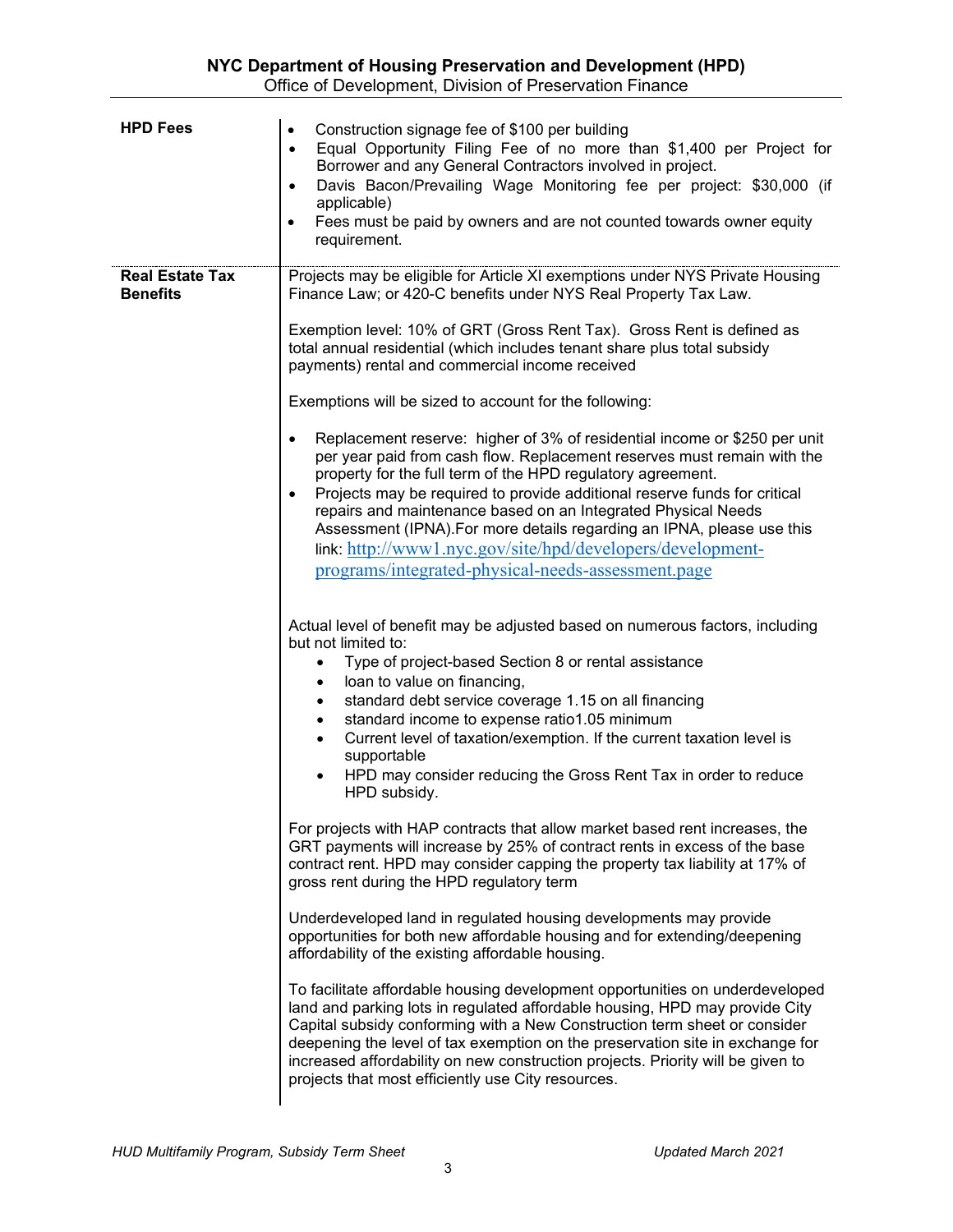| <b>Regulatory</b><br><b>Restrictions:</b><br><b>Allowable Income</b> | Projects will be subject to a regulatory agreement with a minimum 30-year<br>restriction period with the following requirements:                                                                                                                                                                                                                                                                                                                                                                                                                                                                                                                                                                                                                                                                                                                                                                                                                                                                                                                                                                                                                                                                                                                                                                                                                                                                                                                                                                                                                                                                                                                                                                                           |
|----------------------------------------------------------------------|----------------------------------------------------------------------------------------------------------------------------------------------------------------------------------------------------------------------------------------------------------------------------------------------------------------------------------------------------------------------------------------------------------------------------------------------------------------------------------------------------------------------------------------------------------------------------------------------------------------------------------------------------------------------------------------------------------------------------------------------------------------------------------------------------------------------------------------------------------------------------------------------------------------------------------------------------------------------------------------------------------------------------------------------------------------------------------------------------------------------------------------------------------------------------------------------------------------------------------------------------------------------------------------------------------------------------------------------------------------------------------------------------------------------------------------------------------------------------------------------------------------------------------------------------------------------------------------------------------------------------------------------------------------------------------------------------------------------------|
| <b>Levels; Rent Setting</b>                                          | Allowable income levels and rents depend on the type of subsidy to be<br>$\bullet$<br>used and on the existing affordability restrictions already in place. For non-<br>HAP units, HPD may be willing to set rents at up to 130% AMI to cover<br>debt service. Units with rents set below 60% AMI can be rented to<br>households earning up to 10% above the rent limitation. Units with rents<br>set above 60% can be rented to households earning up to 20% above the<br>rent limitation.<br>HOME-funded and LIHTC units will be subject to additional restrictions<br>$\bullet$<br>and monitoring during the HOME and/or LIHTC compliance period.<br>Section 8 HAP Contract: The contract must be extended to the maximum<br>$\bullet$<br>term prior to closing.<br>Rent stabilization: Following rehabilitation all units are required to be<br>$\bullet$<br>registered with the New York State Rent Stabilization system according to<br>NYS Housing Community and Renewal guidelines. Rent registration is<br>typically set at 120% of Section 8 / HAP contract rents in effect at<br>construction closing. Units with upgrades completed as a result of the<br>financing are not eligible for Individual Apartment Increases (IAIs) or Major<br>Capital Improvement Increases (MCIs). Vacancy and Luxury Decontrol<br>are not permitted for the duration of the HPD restriction period.<br>Required homeless preference of 20% must be established in accordance<br>with HPD and HUD marketing/tenant selection requirements. The source<br>of referrals will be HPD's Homeless Referral Unit. In the event of financial<br>hardship, HPD may reduce or waive the homeless preference if deemed<br>necessary.       |
| <b>Initial Submission</b><br><b>Requirements</b>                     | No later than 180 days prior to anticipated closing date, Sponsor will submit<br>for HPD review:                                                                                                                                                                                                                                                                                                                                                                                                                                                                                                                                                                                                                                                                                                                                                                                                                                                                                                                                                                                                                                                                                                                                                                                                                                                                                                                                                                                                                                                                                                                                                                                                                           |
|                                                                      | Project proposal including: location and description of the site, proposed<br>$\bullet$<br>acquisition details if applicable, Physical Needs Assessment (IPNA)<br>conducted by either an independent third-party or HUD CNA eTool as<br>deemed acceptable to HPD; proposed scope of work, proposed financing<br>plan and evidence of eligibility for other financing sources.<br>Project history including a summary of ownership history with supporting<br>documentation, any existing mortgages, use restrictions, tax exemptions<br>and rental assistance.<br>Evidence of HUD rental assistance, including copies of current and<br>٠<br>renewal contracts and pending applications for rent subsidy increases.<br>Past three years of project operating budgets, historical rent rolls for three<br>$\bullet$<br>previous years, current project rent roll, and three years of audited annual<br>financial statements.<br>Organizational chart of existing ownership and future ownership.<br>٠<br>Description of development team including borrower, architect, contractor,<br>and management company, with list of principals, previous experience<br>(particularly with HPD) and recent financial statements of principal<br>entity(ies).<br>An independent appraisal performed within the past twelve months must<br>$\bullet$<br>be submitted for a project to be considered for subsidy. The independent<br>appraisal must include an 'As Is' market valuation which conforms with<br>HPD's "As Is" Appraisal guidelines. It should assume an unsubsidized<br>project with market rate financing, unencumbered by rent restriction as<br>applicable, applicable property taxes, market rents that consider the |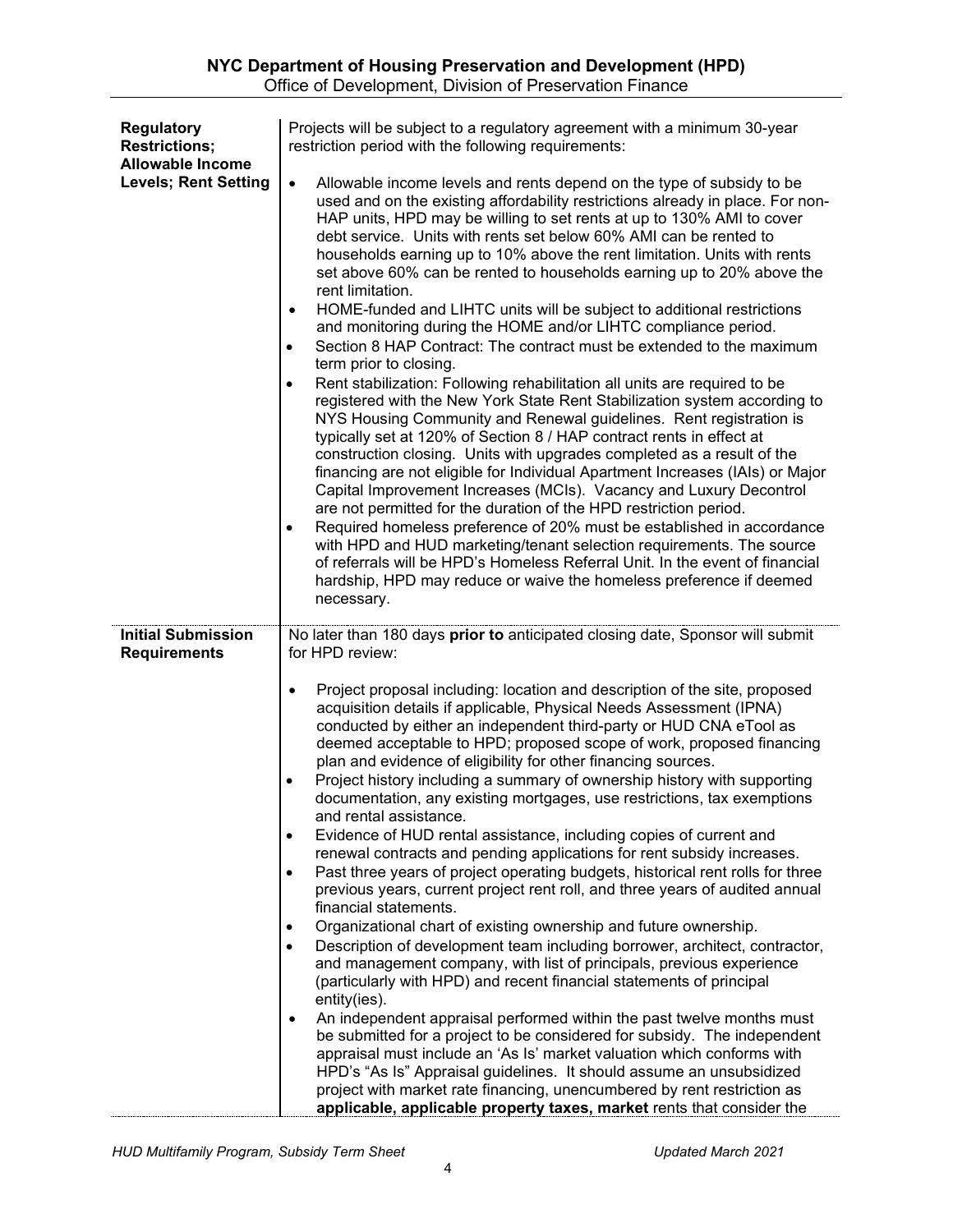|                                                          | existing conditions, the projected cost of rehabilitation to achieve the<br>market rents and rent stabilization, as applicable. The first mortgage<br>lender's appraisal standards and valuation dates must also be met for the<br>loan closing. The HPD Appraisal Guidelines are found here:<br>http://www1.nyc.gov/assets/hpd/downloads/pdf/developers/as-is-<br>appraisal-quidelines.pdf. Please contact the program with any<br>questions.<br>Disclosure: Prior to consideration for subsidy, developers must disclose<br>$\bullet$<br>any pending applications before HPD, HDC, the New York City Acquisition<br>Fund, the Department of City Planning or the City Council that may be<br>related to the project, including but not limited to requests for other forms<br>of financing, tax benefits or exemptions and land use actions.                                                                                                                                                                                                                                                                                                                                                                                                                                                                      |
|----------------------------------------------------------|---------------------------------------------------------------------------------------------------------------------------------------------------------------------------------------------------------------------------------------------------------------------------------------------------------------------------------------------------------------------------------------------------------------------------------------------------------------------------------------------------------------------------------------------------------------------------------------------------------------------------------------------------------------------------------------------------------------------------------------------------------------------------------------------------------------------------------------------------------------------------------------------------------------------------------------------------------------------------------------------------------------------------------------------------------------------------------------------------------------------------------------------------------------------------------------------------------------------------------------------------------------------------------------------------------------------|
| Design and<br><b>Construction</b><br><b>Requirements</b> | All projects must comply with HPD's Master Guide Specifications for<br>Rehabilitation<br>Projects<br>Scope<br>Work<br>and<br>of<br>(July<br>$2014$ :<br>(http://www1.nyc.gov/site/hpd/developers/specifications-rehabilitation/master-<br>guide-specifications-for-rehabilitation-projects.page.<br>All substantial rehab projects, as determined by HPD, must achieve Green<br>Communities Certification. The Green Communities Criteria and Certification<br>portal is available at www.greencommunitiesonline.org.<br>HPD considers projects substantial rehabilitations ("sub rehabs") when all three<br>of the following items are included in the scope:<br>Heating system replacement (includes heating equipment &<br>$\bullet$<br>distribution system)<br>Work on at least 75 percent of dwelling units contained within such<br>$\bullet$<br>building including but not limited to fixture replacements in kitchens<br>and bathroom, and<br>Substantial work on the building envelope, including but not limited<br>$\bullet$<br>to the addition of building wide air sealing measures performed in<br>conjunction with window replacements on at least 50 percent of total<br>glazing, addition of roof insulation on 100 percent of the roof or the<br>addition of at least 50 percent wall insulation. |
|                                                          | More information can be found at:<br>https://www1.nyc.gov/site/hpd/developers/enterprise-green-communities.page<br>Prior to closing, all projects must complete benchmarking on a whole building<br>basis using a Benchmarking Software Provider Firm that has been pre-qualified<br>by HDC: http://www.nychdc.com/Current%20RFP Funded projects must<br>benchmark throughout the loan and regulatory term.<br>Proposed layout changes will require review and approval by HPD's Division<br>of Building and Land Development Services.<br>HPD will require projects to install solar photovoltaic or thermal systems if both<br>of the below criteria are met:<br>Physical Feasibility: Projects are considered physically feasible if the<br>roof is in good condition and has at least 15 years left in its lifespan OR<br>the roof will be replaced as part of the HPD project.<br>Financial Feasibility: Projects are considered financially feasible if the<br>$\bullet$<br>system has a payback period of 10 years or less, as projected by the<br>HPD Solar Screening Tool (a link to the tool is found in the IPNA), AND<br>inclusion of the system does not increase HPD's loan to over term sheet                                                                                                        |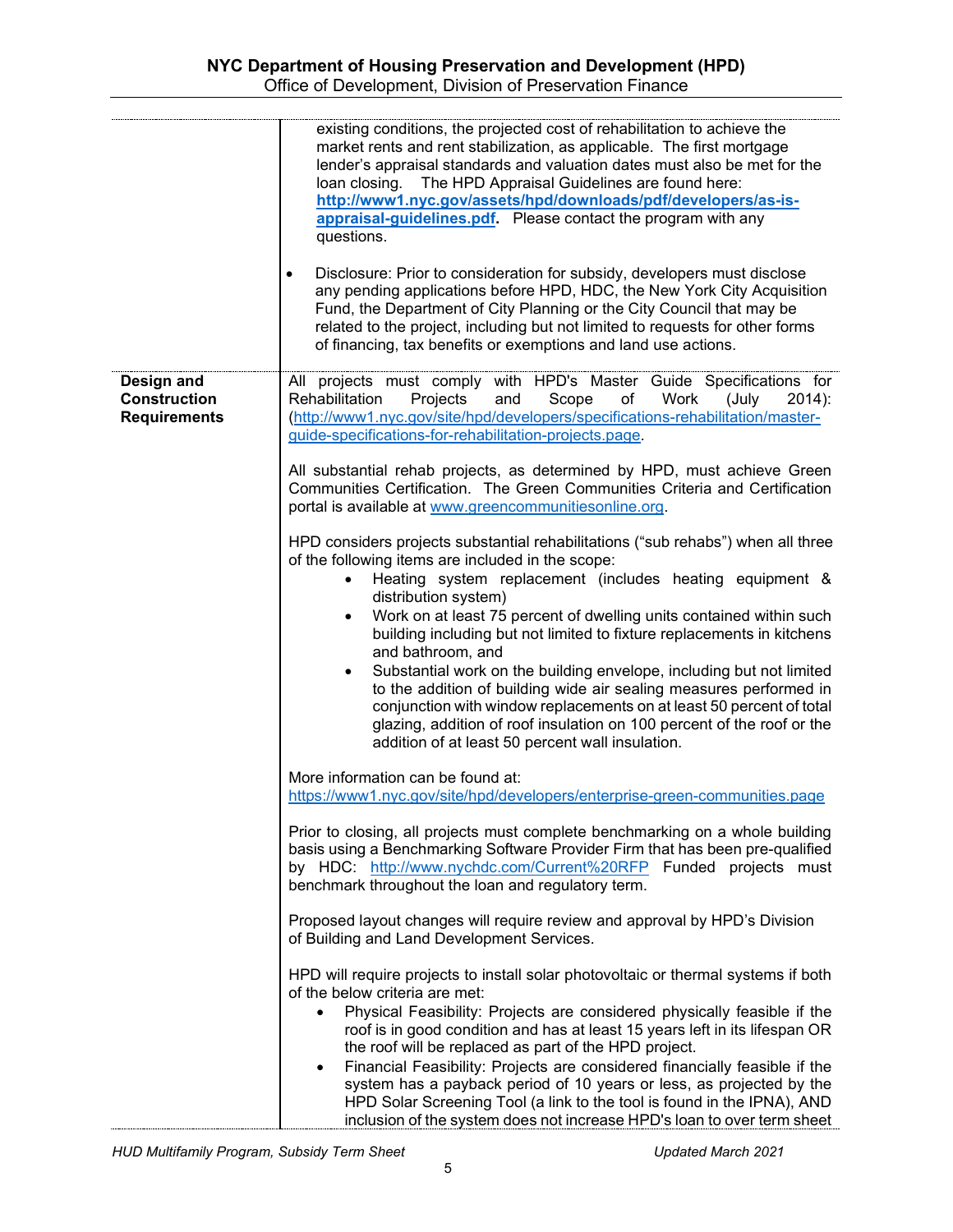|                                                                        | max (critical scope items cannot be taken out in favor of the solar                                                                                                                                                                                                                                                                                                                                                                                                                                                                                                            |
|------------------------------------------------------------------------|--------------------------------------------------------------------------------------------------------------------------------------------------------------------------------------------------------------------------------------------------------------------------------------------------------------------------------------------------------------------------------------------------------------------------------------------------------------------------------------------------------------------------------------------------------------------------------|
|                                                                        | system).                                                                                                                                                                                                                                                                                                                                                                                                                                                                                                                                                                       |
|                                                                        | All projects will be required to complete a Solar Feasibility Analysis using the<br>HPD Solar Screening Tool, which must also be submitted to, and reviewed by,<br>HPD. Projects will have access to free technical assistance services provided<br>through our NYSERDA-funded partnership with the non-profit Solar One. Solar<br>One can assist owners and development teams with completing the Solar<br>Feasibility Analyses, optimizing solar designs, identifying solar incentives and<br>financing options, and facilitating the competitive procurement of solar bids. |
|                                                                        | Solar savings, when used to offset a building's utility costs, will be underwritten<br>to the maximum extent allowed by the lenders.                                                                                                                                                                                                                                                                                                                                                                                                                                           |
|                                                                        | Projects that fall within a Solarize NYC catchment area may use the selected<br>Solarize installer to design and install the solar system. All projects that fall<br>outside of the catchment area must competitively bid out the solar project to<br>NYSERDA qualified NY-Sun Incentive solar installers.                                                                                                                                                                                                                                                                     |
|                                                                        | An Integrated Physical Needs Assessment (IPNA) is required. The IPNA is a<br>physical needs assessment that includes energy, water, and health<br>assessments, including identification of deficiencies, recommended<br>improvements (scope of work), and associated construction costs for those<br>improvements. More information is available using this link:<br>http://nychdc.com/content/pdf/RFP/IPNA%20Standard.pdf                                                                                                                                                     |
|                                                                        | As an alternative, HPD may accept HUD's Capital Needs Assessment Tool<br>(HUD CNA E Tool) that automates and standardizes the preparation,<br>submission and review of a capital needs assessment. More information is<br>available using this link:<br>https://www.hud.gov/program_offices/housing/mfh/cna                                                                                                                                                                                                                                                                    |
|                                                                        | Subject to funding availability, the following may be paid through the project<br>development budget: IPNA base cost of up to \$5,000 per ownership entity plus<br>up to \$250 per unit for the first 20 units in a project and up to \$125 per unit for<br>all remaining units.                                                                                                                                                                                                                                                                                               |
|                                                                        | For jointly funded projects with HUD, HPD may accept an alternative<br>assessment as required by HUD.                                                                                                                                                                                                                                                                                                                                                                                                                                                                          |
|                                                                        | Work to assist tenants aging in place may also be required by HPD and<br>included in the scope of work.                                                                                                                                                                                                                                                                                                                                                                                                                                                                        |
| <b>Fair Housing and</b><br><b>Accessibility</b><br><b>Requirements</b> | The Developer is required to comply with all applicable Federal, State, and<br>local laws, orders, and regulations prohibiting housing discrimination. The<br>Developer must also construct the project in compliance with all laws<br>regarding accessibility for people with disabilities, including but not limited to<br>the New York City Building Code, the federal Fair Housing Act, the Americans<br>With Disability Act, and Section 504 of the Rehabilitation Act of 1973 (29<br>U.S.C.794) and implementing regulations at 24 CFR Part 8.                           |
| <b>Marketing</b><br><b>Requirements</b>                                | All projects must be marketed according to HPD and HDC marketing<br>guidelines. The developer must submit a marketing plan for agency review and<br>approval. Where applicable, marketed projects will be required to use HPD's<br>and HDC's lottery process.                                                                                                                                                                                                                                                                                                                  |